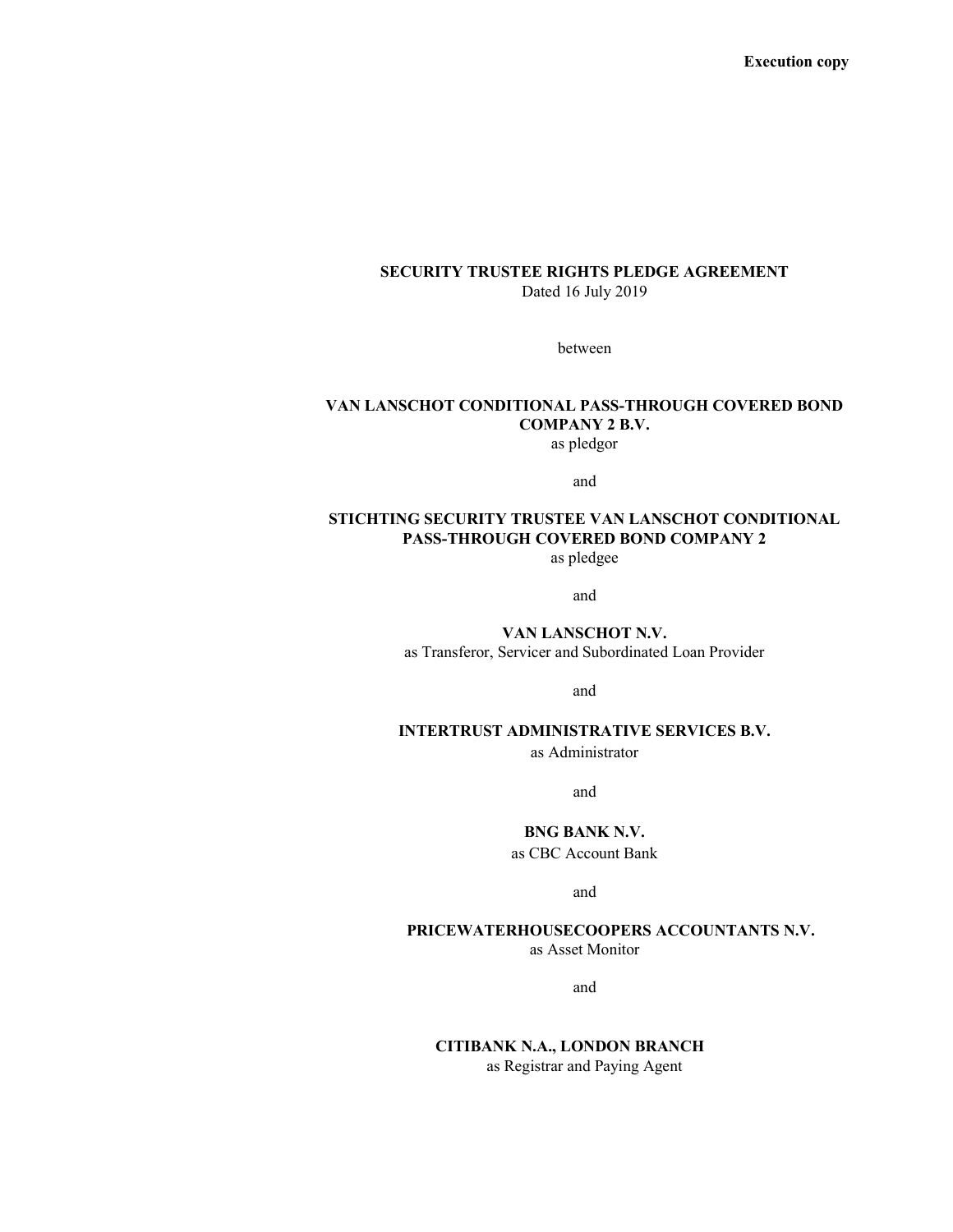## TABLE OF CONTENTS

#### Clause Page

| 1  |                                                                         |
|----|-------------------------------------------------------------------------|
| 2  |                                                                         |
| 3  |                                                                         |
| 4  | Representations and warranties relating to the Security Trustee Pledged |
| 5  | Representations and warranties and undertakings relating to the CBC7    |
| 6  |                                                                         |
| 7  |                                                                         |
| 8  |                                                                         |
| 9  |                                                                         |
| 10 |                                                                         |
| 11 |                                                                         |
| 12 |                                                                         |
| 13 |                                                                         |
| 14 |                                                                         |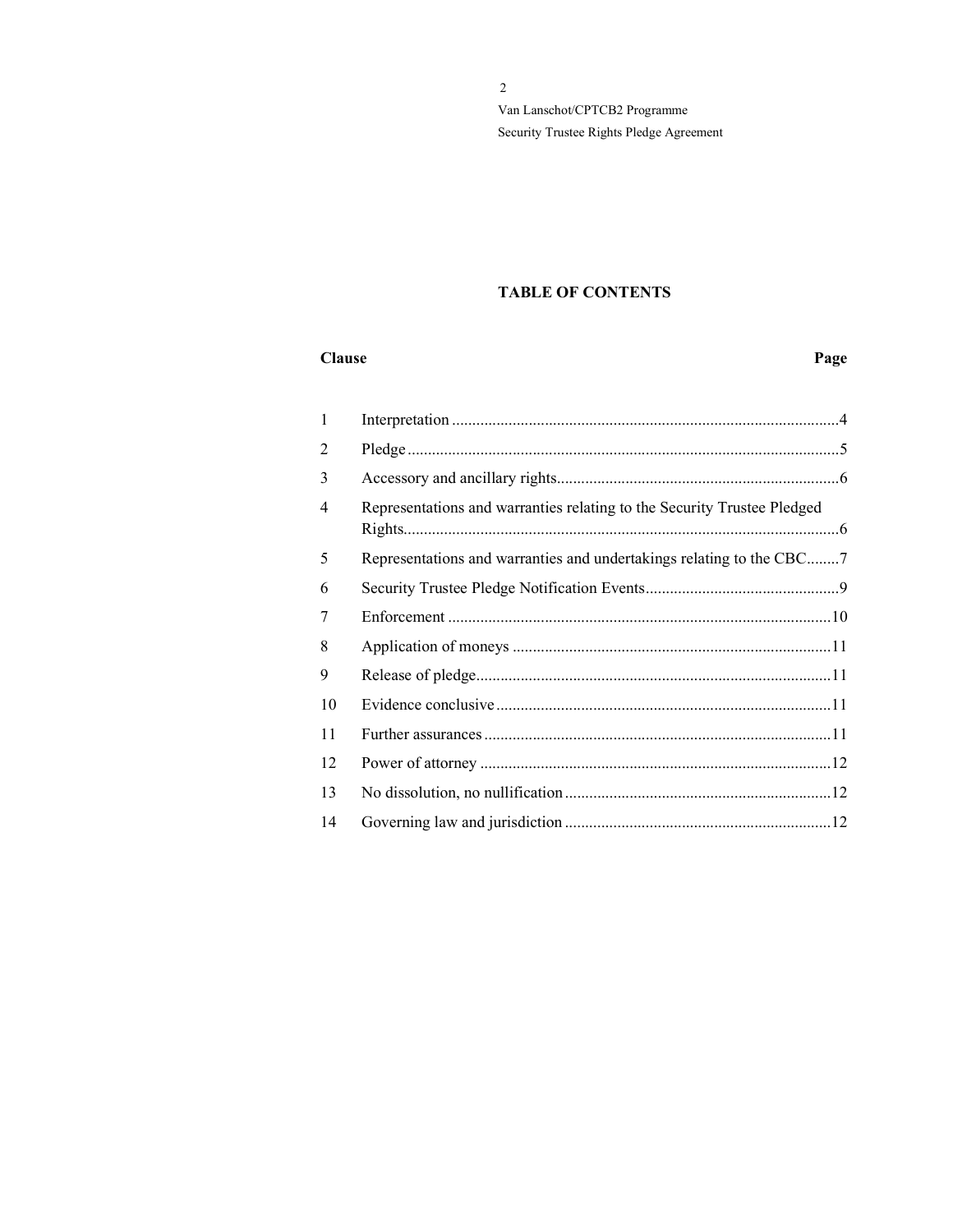THIS SECURITY TRUSTEE RIGHTS PLEDGE AGREEMENT is dated 16 July 2019 and made between:

- 1. VAN LANSCHOT CONDITIONAL PASS-THROUGH COVERED BOND COMPANY 2 B.V., a private company with limited liability (besloten vennootschap met beperkte aansprakelijkheid) organised under the laws of the Netherlands, and established in Amsterdam, the Netherlands;
- 2. STICHTING SECURITY TRUSTEE VAN LANSCHOT CONDITIONAL PASS-THROUGH COVERED BOND COMPANY 2, a foundation (stichting) organised under the laws of the Netherlands, and established in Amsterdam, the Netherlands;
- 3. VAN LANSCHOT N.V., a public limited liability company (naamloze vennootschap) organised under the laws of the Netherlands, and established in 's-Hertogenbosch, the Netherlands;
- 4. INTERTRUST ADMINISTRATIVE SERVICES B.V., a private company with limited liability (besloten vennootschap met beperkte aansprakelijkheid) organised under the laws of the Netherlands and established in Amsterdam, the Netherlands;
- 5. BNG BANK N.V., a public limited liability company (naamloze vennootschap) organised under the laws of the Netherlands, and established in the Hague, the Netherlands;
- 6. PRICEWATERHOUSECOOPERS ACCOUNTANTS N.V., a public limited liability company (naamloze vennootschap) organised under the laws of the Netherlands, and established in Amsterdam, the Netherlands; and
- 7. CITIBANK, N.A., LONDON BRANCH, a New York banking corporation acting out of its London Branch whose address is at Citigroup Centre, Canada Square, Canary Wharf, London E14 5LB, United Kingdom..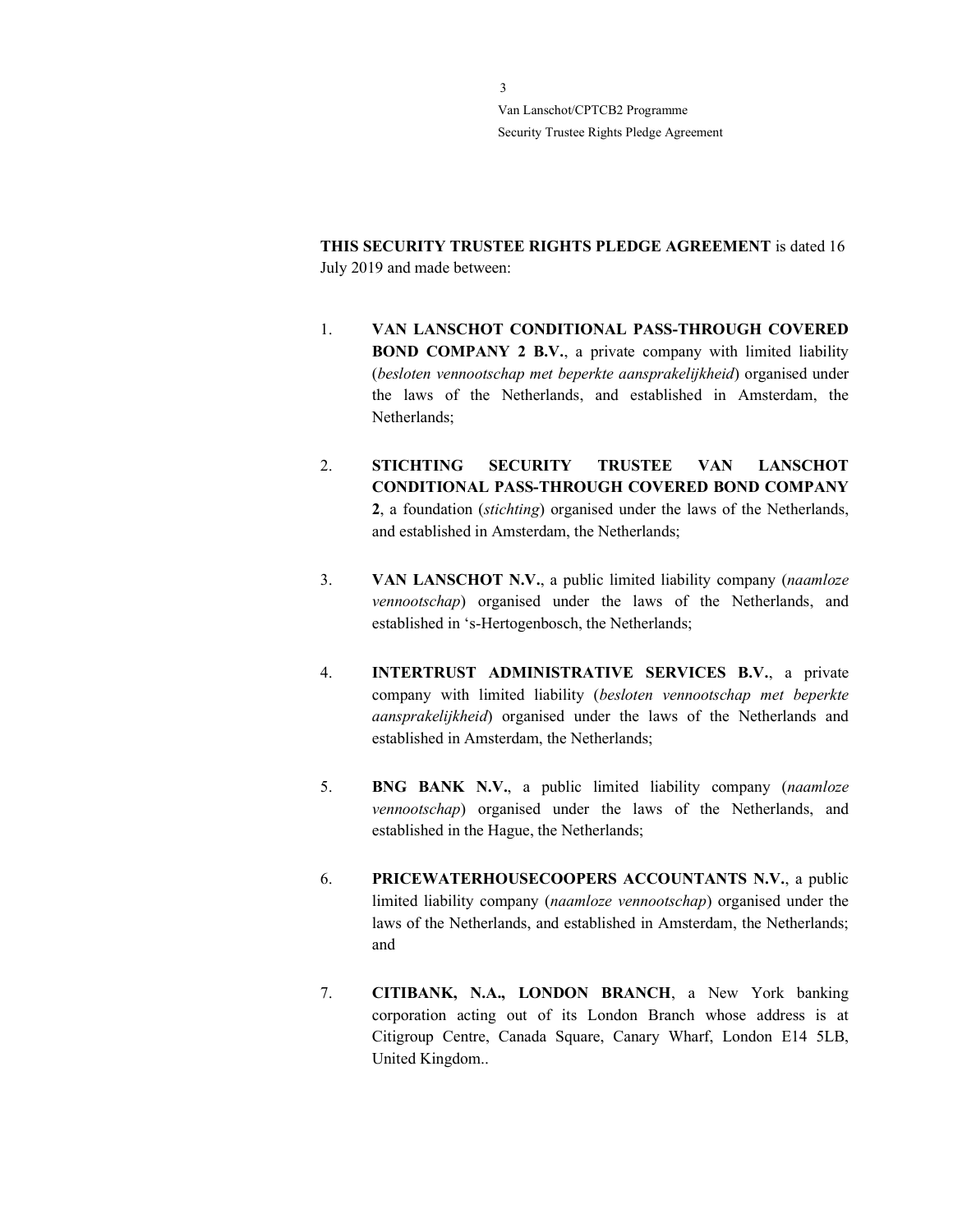#### WHEREAS:

- (A) The Issuer has set up the Programme separate from the covered bond programme set up on 2 March 2015.
- (B) Pursuant to the Guarantee Support Agreement, the Transferor or Transferors will transfer to the CBC the Eligible Assets.
- (C) Pursuant to the Trust Deed, the CBC has issued the Guarantee and entered into agreements with the Secured Parties, other than the Covered Bondholders.
- (D) Pursuant to the Parallel Debt Agreement, the CBC has irrevocably and unconditionally undertaken to pay to the Security Trustee the Parallel Debt.
- (E) It is a condition precedent to the closing of the transaction envisaged in the Transaction Documents that the Pledge Agreements will be entered into in substantially the Agreed Form, which includes a pledge of the Security Trustee Pledged Rights granted by the CBC as security for the Security Trustee Secured Liabilities.
- (F) The CBC has agreed to grant such security to the Security Trustee as set forth herein and the Security Trustee has agreed to accept such security.

#### IT IS AGREED as follows:

## 1 INTERPRETATION

1.1 In this Agreement (including its recitals), except so far as the context otherwise requires, words, expressions and capitalised terms used herein and not otherwise defined or construed herein shall have the same meanings defined or construed in the master definitions agreement dated the date hereof and signed by, amongst others, the parties to this Agreement, as the same may be amended, restated, supplemented or otherwise modified from time to time (the "Master Definitions Agreement). The rules of usage and interpretation as set forth in the Master Definitions Agreement and all other agreements and understandings between the parties hereto contained therein shall apply to this Agreement, unless otherwise provided herein.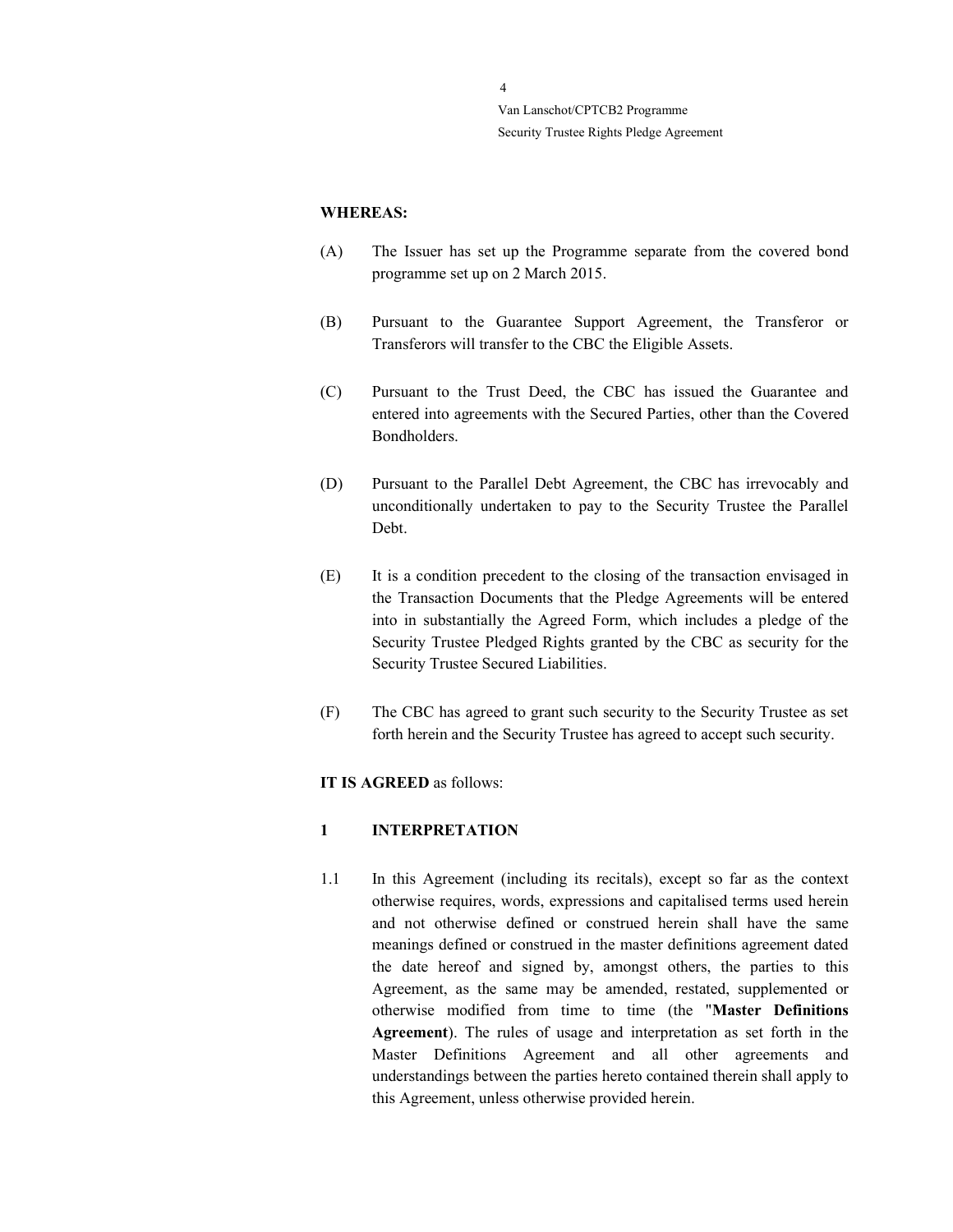$\overline{\phantom{a}}$ Van Lanschot/CPTCB2 Programme Security Trustee Rights Pledge Agreement

- 1.2 The expression "Agreement" shall herein mean this Security Trustee Rights Pledge Agreement.
- 1.3 This Agreement expresses and describes Dutch legal concepts in English and not in their original Dutch terms. Consequently, this Agreement is concluded on the express condition that all words, terms and expressions used herein shall be construed and interpreted in accordance with the laws of the Netherlands.

## 2 PLEDGE

- 2.1 As security for the due and punctual payment of all Security Trustee Secured Liabilities, the CBC hereby agrees to pledge and hereby pledges or, as the case may be, pledges in advance (bij voorbaat) the Security Trustee Pledged Rights to the Security Trustee, which pledge the Security Trustee hereby agrees to accept and hereby accepts.
- 2.2 The creation of the right of pledge on the Security Trustee Pledged Rights other than the Swap Rights, shall be effected by notification to the debtors of the Security Trustee Pledged Rights and is hereby notified to those debtors which are a party to this Agreement. By signing this Agreement each of the CBC and the debtors of the Security Trustee Pledged Rights which are a party to this Agreement confirms that notification of this Agreement and the pledge of the relevant Security Trustee Pledged Rights has been made in accordance with Article 3:236(2) of the Dutch Civil Code. To the extent required to execute and deliver a valid right of pledge on the relevant Security Trustee Pledged Rights, (i) the rights of pledge thereon will be established each time the relevant Security Trustee Pledged Rights come into existence and (ii) each crediting of a CBC Transaction Account other than the Swap Collateral Account (and any replacement account thereof) shall be deemed to constitute a pledge of the credit balance at such time, as well as a notification to the CBC Account Bank in accordance with Article 3:236(2) of the Dutch Civil Code.
- 2.3 If a new CBC account other than a swap collateral account is opened by the CBC Account Bank on the instruction of the CBC, the CBC shall pledge the relevant CBC Account Rights (including any rights in respect of the relevant CBC account) in respect of the CBC Account Bank to the Security Trustee, which pledge shall be accepted by the Security Trustee by entering into a Supplemental Deed of Pledge substantially in the form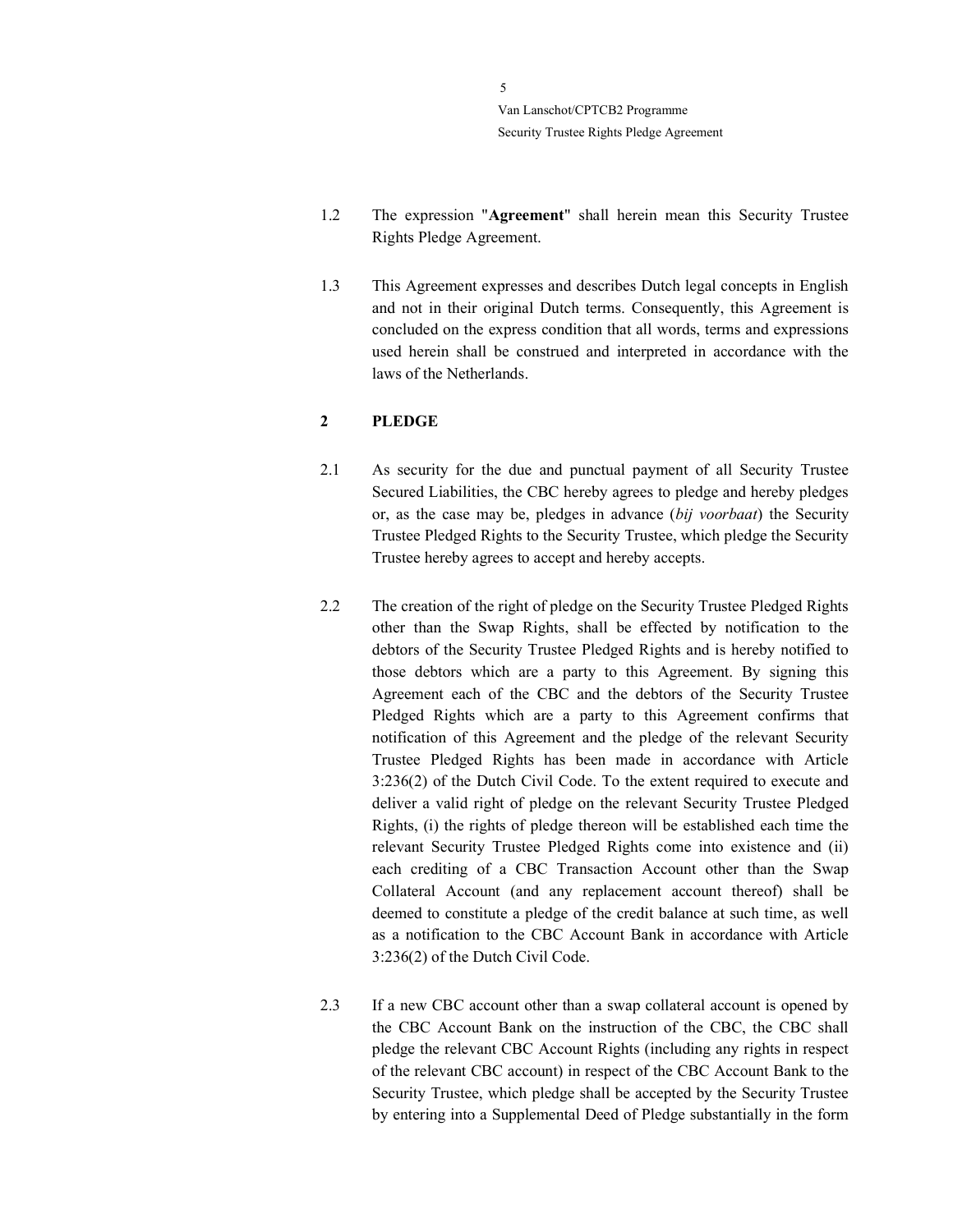of the Schedule attached hereto.

- 2.4 If a New Transferor has acceded to the Programme pursuant to Clause 14 of the Programme Agreement, the CBC shall pledge the relevant new GSA Rights in respect of such Transferor to the Security Trustee, which pledge shall be accepted by the Security Trustee by entering into a Supplemental Deed of Pledge substantially in the form of the Schedule attached hereto.
- 2.5 If after the date hereof a Swap Agreement is entered into by the CBC, the CBC shall pledge the Swap Rights in respect of the associated Swap Counterparty to the Security Trustee, which pledge shall be accepted by the Security Trustee by entering into a Supplemental Deed of Pledge substantially in the form of the Schedule attached hereto.
- 2.6 To the extent no valid right of pledge is created hereunder in respect of the Security Trustee Pledged Rights, the CBC hereby unconditionally undertakes to pledge the Security Trustee Pledged Rights promptly when they become available for pledging, by way of supplemental deeds or other instruments in writing on the same or similar terms to this Agreement, including Clauses 4 and 5, which undertaking the Security Trustee hereby accepts.

## 3 ACCESSORY AND ANCILLARY RIGHTS

The Security Trustee Pledged Rights are pledged to the Security Trustee including, without limitation, all accessory rights (afhankelijke rechten) and all ancillary rights (nevenrechten).

## 4 REPRESENTATIONS AND WARRANTIES RELATING TO THE SECURITY TRUSTEE PLEDGED RIGHTS

The CBC represents and warrants to the Security Trustee that at the date of this Agreement:

- (a) it has full right and title to each of the Security Trustee Pledged Rights;
- (b) it has the power (beschikkingsbevoegdheid) to pledge each of the Security Trustee Pledged Rights;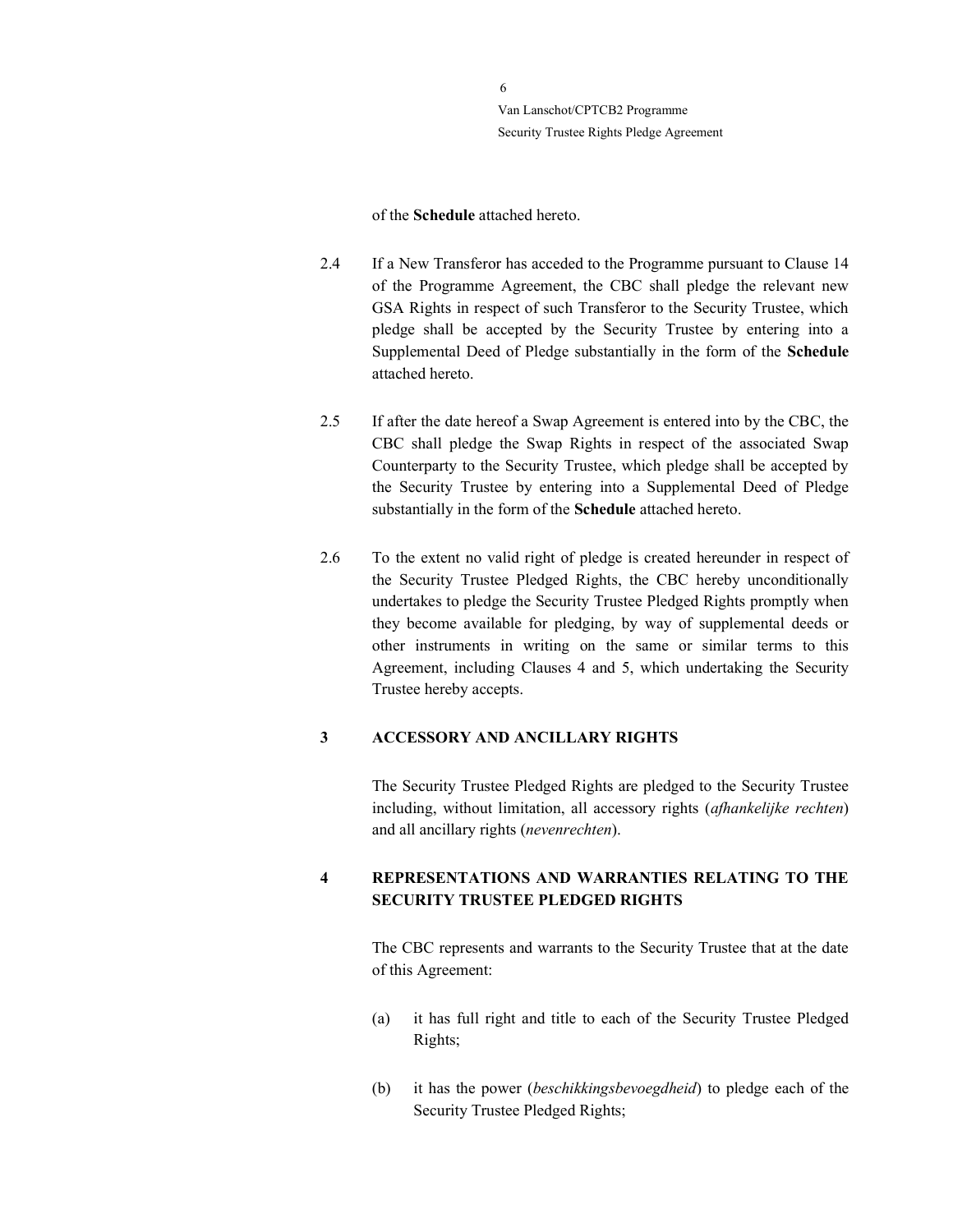- (c) there are no attachments (beslagen) or limited property rights (beperkte rechten) in favour of any third parties on or against any of the Security Trustee Pledged Rights;
- (d) no restrictions on the pledge of any of the Security Trustee Pledged Rights are in effect and they are capable of being pledged in the manner set out herein;
- (e) it has not previously and/or in advance transferred or created or promised to transfer or create, limited property rights on or against any of the Security Trustee Pledged Rights, or any part thereof, to or in favour of third parties, except as provided in any of the other Transaction Documents; and
- (f) each of the Security Trustee Pledged Rights constitutes valid, binding and enforceable obligations of the counterparty to the relevant Transaction Document or, the bank where the relevant accounts are held, as the case may be.

## 5 REPRESENTATIONS AND WARRANTIES AND UNDERTAKINGS RELATING TO THE CBC

- 5.1 The CBC acknowledges that the Security Trustee enters into this Agreement in full reliance on the following statements and represents and warrants to the Security Trustee that at the date of this Agreement:
	- (a) it is a private company with limited liability (besloten vennootschap met beperkte aansprakelijkheid) duly incorporated and validly existing under the laws of the Netherlands and has the corporate power to enter into this Agreement;
	- (b) all corporate or other action required to be taken in order (i) to enable it lawfully to enter into, exercise its rights and perform and comply with its obligations under this Agreement and the other Transaction Documents to which it is a party, (ii) to ensure that those obligations and the security created hereby are valid, legally binding and enforceable, and (iii) to make this Agreement and the other Transaction Documents to which it is a party admissible in evidence in the courts of the Netherlands, has been taken;
	- (c) the obligations expressed to be assumed by the CBC in this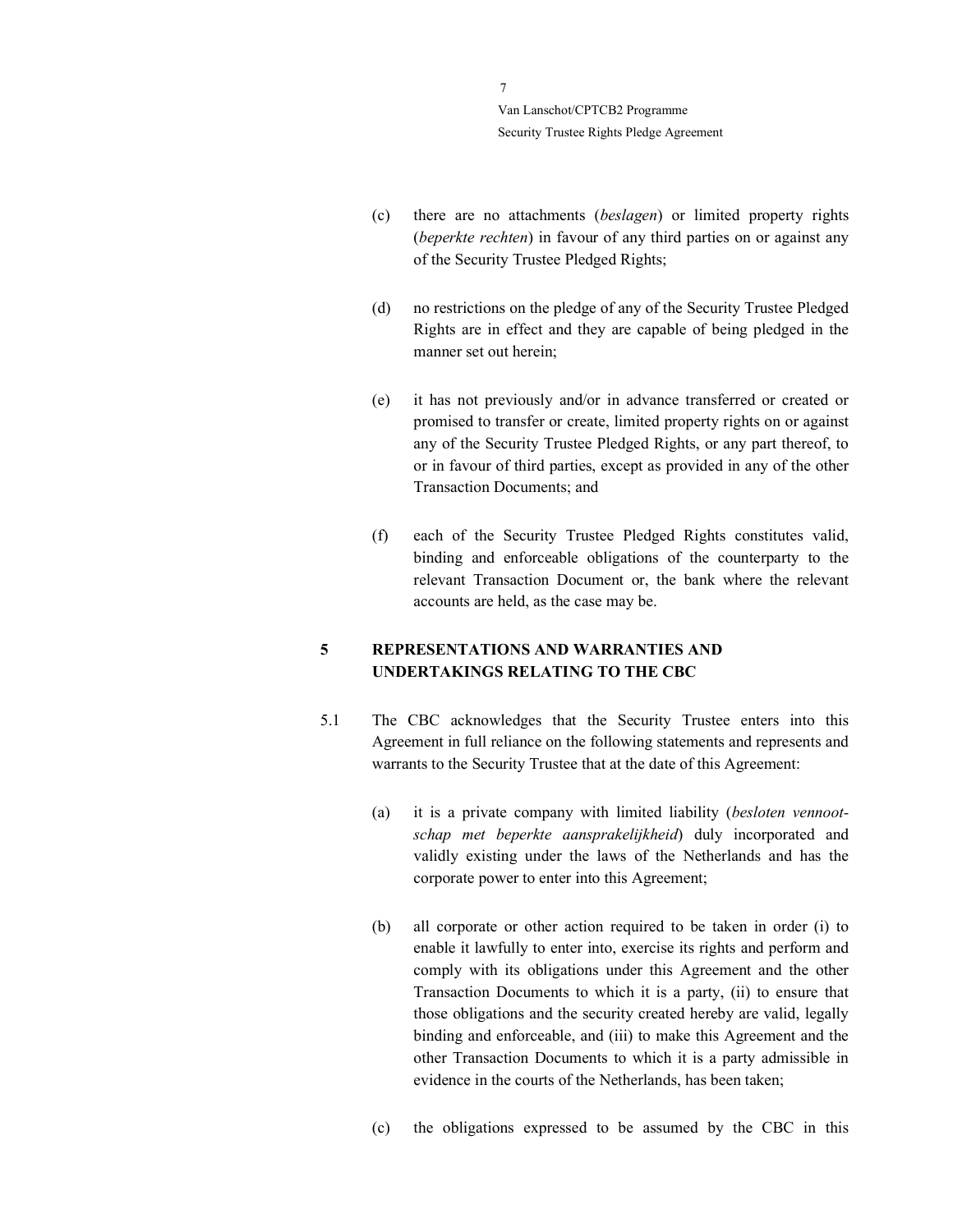> Agreement and under any of the other Transaction Documents to which it is a party and the security created hereby constitute legal and valid obligations and security, binding on it and enforceable in accordance with the terms thereof;

- (d) the execution of this Agreement, the other Transaction Documents to which it is a party and any other document executed or to be executed hereunder by the CBC and the performance of any obligations hereunder and thereunder and the compliance with the provisions hereof and thereof and of the Guarantee do not and will not (i) contravene any applicable law or other regulation or any judgment or authorisations, approvals, licences or consents to which the CBC is subject or the CBC's constitutive documents, or (ii) conflict with, or result in any breach of any of the terms of, or constitute a default under, any agreement or other instrument to which the CBC is a party or is subject or by which it or any of its assets is bound;
- (e) it is not in breach of or in default under any agreement, including the Transaction Documents, to an extent or in a manner which has or which could have a Material Adverse Effect (i) on it, (ii) on its ability to perform its obligations under this Agreement or any of the other Transaction Documents to which it is a party, or (iii) on the security created hereby;
- (f) no Security Trustee Pledge Notification Event has occurred or will occur as a result of the signing of this Agreement and any of the other Transaction Documents to which it is a party;
- (g) since its incorporation there has been no Material Adverse Effect in respect of the business or financial condition of the CBC;
- (h) all the information supplied by the CBC to the Security Trustee in connection herewith is true, complete and accurate in all material respects and the CBC is not aware of any material facts or circumstances that have not been disclosed to the Security Trustee which might if disclosed adversely affect the decision of the Security Trustee to enter into this Agreement or any of the other Transaction Documents on the terms as set forth herein or therein;
- (i) no litigation, arbitration or administrative proceeding has been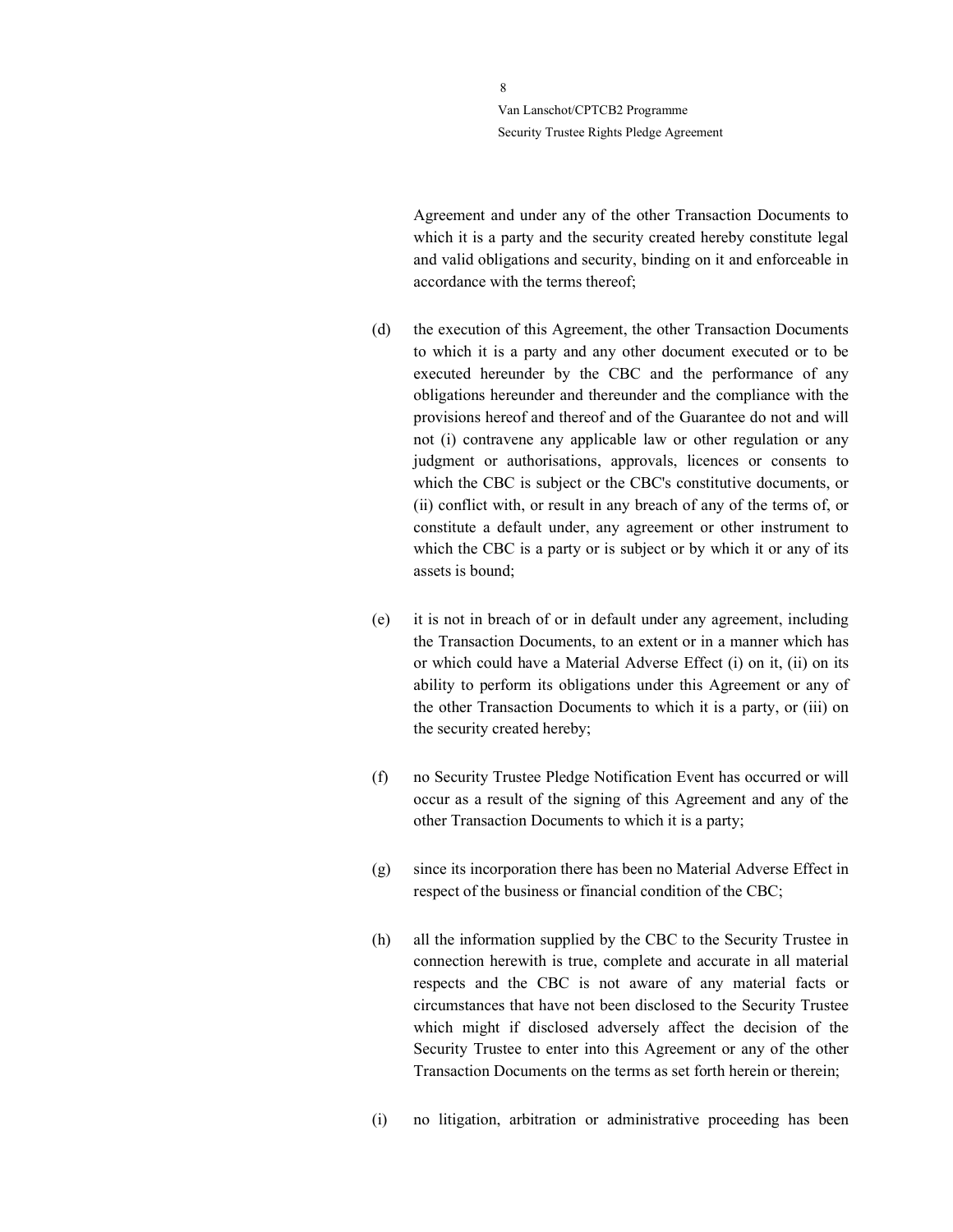> instituted or is pending, or, to the best of the CBC's belief, threatened which might have a Material Adverse Effect (i) on it, (ii) its ability to perform its obligations under this Agreement or any of the other Transaction Documents to which it is a party, or (iii) on the security created hereby;

- (j) it has not taken any corporate action nor have any steps been taken or legal proceedings been instituted or threatened against it for its dissolution (ontbinding) and liquidation (vereffening) or legal merger (juridische fusie) or legal demerger (juridische splitsing) involving the CBC or for the conversion (conversie) of the CBC into a foreign legal entity;
- (k) it is not involved in negotiations with any one or more of its creditors with a view to the general readjustment or rescheduling of its indebtedness or a general composition for the benefit of its creditors (buitengerechtelijk akkoord);
- (l) it has not taken any corporate action nor have any steps been taken or legal proceedings been instituted or threatened against it for its entering into a suspension of payments (surseance van betaling) or bankruptcy (faillissement) or for becoming subject to any analogous insolvency proceedings under any applicable law or for the appointment of a receiver or similar officer of it or of any or all of its assets (bewindvoerder aangesteld); and
- (m) it has, to the extent applicable, complied with the relevant provisions of the Wft and with the provisions of all applicable decrees, rules, regulations and statements of policy of the relevant authority or authorities in the Netherlands, issued pursuant or in connection with the Wft.
- 5.2 The CBC undertakes not to waive any accessory rights or ancillary rights attached to the Security Trustee Pledged Rights without the consent of the Security Trustee.

## 6 SECURITY TRUSTEE PLEDGE NOTIFICATION EVENTS

6.1 The CBC shall immediately notify the Security Trustee of the occurrence of a Security Trustee Pledge Notification Event.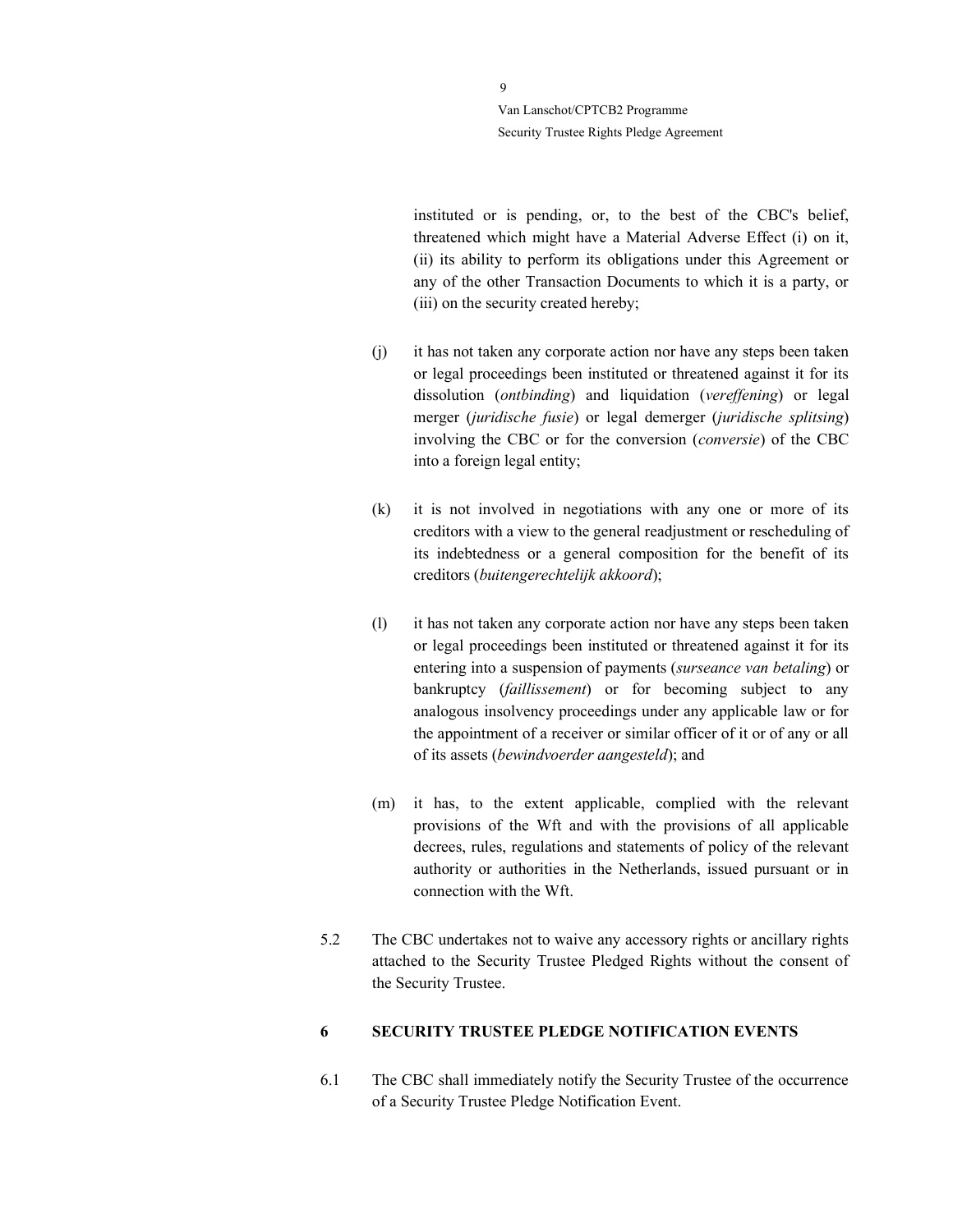6.2 For so long as the Security Trustee has not made a written statement to the contrary, it shall refrain from exercising, from time to time, its right of pledge on the Security Trustee Pledged Rights vis-à-vis, the Transferor, the Servicer, the Administrator, the Paying Agent, the Asset Monitor, any Swap Counterparty, the CBC Account Bank, the Registrar and the Subordinated Loan Provider to the extent necessary to enable the Transferor, the Servicer, the Administrator, the Paying Agent, the Asset Monitor, any Swap Counterparty, the CBC Account Bank, the Registrar and the Subordinated Loan Provider, respectively, to honour the CBC's rights with respect to the Security Trustee Pledged Rights as if no right of pledge existed and the Security Trustee consents to the collection by the CBC of the Security Trustee Pledged Rights as referred to in Article 3:246(4) of the Dutch Civil Code. If a Security Trustee Pledge Notification Event occurs, the non-exercise of the right of pledge and the CBC's right to collect is withdrawn (herroepen), without any further action being required, and the Transferor, the Servicer, the Administrator, the Paying Agent, the Asset Monitor, any Swap Counterparty, the CBC Account Bank, the Registrar and the Subordinated Loan Provider, having knowledge of such a Security Trustee Pledge Notification Event or, after having been informed thereof, shall refrain from honouring the rights of the CBC on the ground of the right of pledge of the Security Trustee.

#### 7 ENFORCEMENT

If and when any amount under or in connection with any of the Security Trustee Secured Liabilities is not paid when due this will constitute a default (verzuim) without any notice or reminder (ingebrekestelling) being required and the Security Trustee will be entitled to sell all (or any part of) the Security Trustee Pledged Rights in such manner as provided in Articles 3:249, 3:250 and 3:251 of the Dutch Civil Code. The Security Trustee shall be under no obligation to inform the CBC or any other persons who have any limited property rights (beperkte rechten) or have levied an attachment on or against all (or any part of) the Security Trustee Pledged Rights of its intentions to sell all (or any part of) the Security Trustee Pledged Rights, nor is the Security Trustee required to make such communication when it has proceeded to sell all (or any part of) the Security Trustee Pledged Rights (as referred to in Article 3:252 of the Dutch Civil Code). The CBC hereby waives its right to request the president of the district court to order that the Security Trustee Pledged Rights should be sold in a manner which differs from Article 3:250 of the Dutch Civil Code.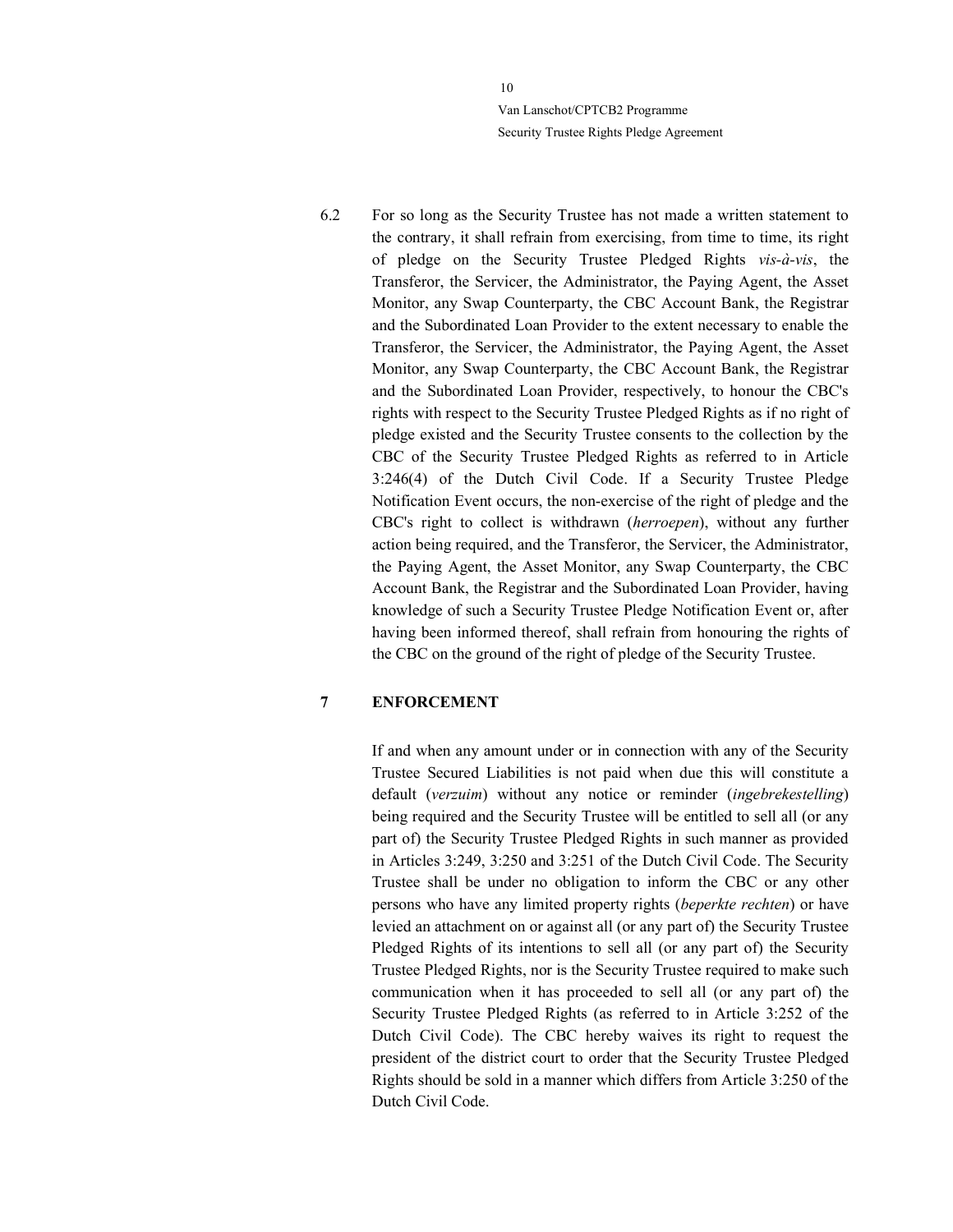## 8 APPLICATION OF MONEYS

All moneys received by way of enforcement (verhaal) by the Security Trustee of its rights under or by virtue of this Agreement shall be applied in accordance with the Trust Deed.

#### 9 RELEASE OF PLEDGE

- 9.1 The right of pledge created hereby will be released if, in the Security Trustee's reasonable opinion, it does no longer and will not in the future have any further claims (whether actual or contingent) against the CBC arising out of or in connection with any Security Trustee Secured Liabilities. The Security Trustee will not be obliged to release the right of pledge created hereby in any other circumstances.
- 9.2 The release of the right of pledge as referred to above may be effected by the Security Trustee, to the extent not effected by operation of law, by means of termination (opzegging) or waiver (afstand), in whole or in part, as the Security Trustee may determine.

## 10 EVIDENCE CONCLUSIVE

An extract from the Security Trustee's records signed by any duly authorised officer of the Security Trustee shall, in the absence of any manifest error, be conclusive for the purpose of this Agreement and shall constitute prima facie evidence in any legal action or proceedings arising out of or in connection with this Agreement.

#### 11 FURTHER ASSURANCES

The CBC shall, at its own cost, promptly execute and do all such assurances, documents, acts and things in such form as the Security Trustee may from time to time reasonably require:

- (a) for perfecting, preserving or protecting the security created hereunder or the priority thereof; and
- (b) for facilitating the collection, recovery and enforcement of the Security Trustee Pledged Rights or the exercise of any rights vested in the Security Trustee.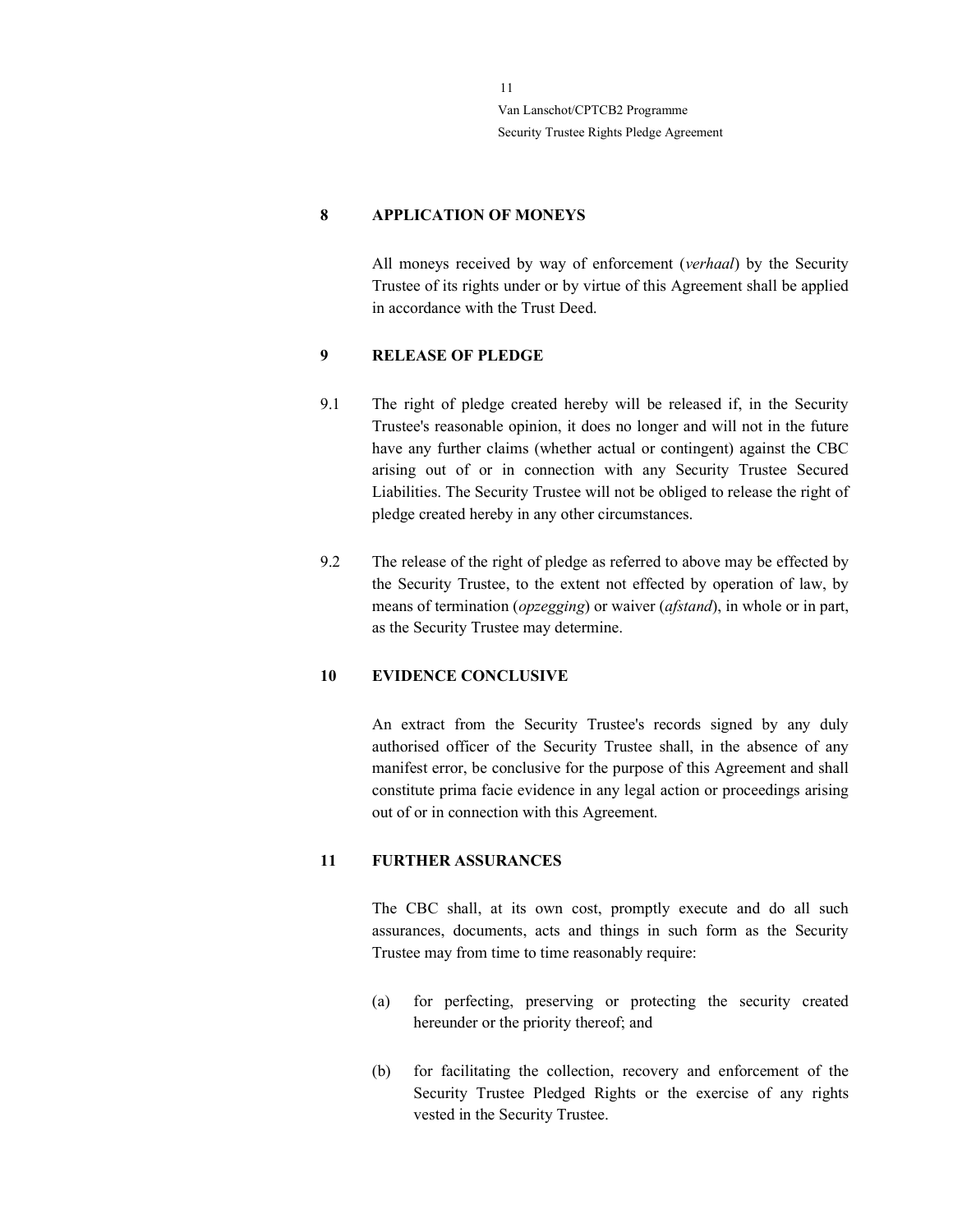# 12 POWER OF ATTORNEY

- 12.1 The CBC hereby appoints, irrevocably, the Security Trustee and every delegate of the Security Trustee severally to be the attorney of the CBC (with full powers of substitution and delegation), on its behalf and in its name or otherwise, at such time and in such manner as the attorney may deem fit:
	- (a) to do anything which the CBC is obliged to do (but has not done) under this Agreement including, but without limitation, to complete and execute any document to perfect any right of pledge on any of the Security Trustee Pledged Rights hereunder; and
	- (b) generally to exercise all or any of the rights conferred on the Security Trustee in relation to the Security Trustee Pledged Rights or under or in connection with this Agreement.
- 12.2 The CBC undertakes to ratify and confirm whatever any attorney shall do or purport to do in the exercise or purported exercise of the power of attorney in Clause 12.1 hereof.

#### 13 NO DISSOLUTION, NO NULLIFICATION

To the extent permitted by law, the parties hereby waive their rights pursuant to Articles 6:265 to 6:272 inclusive of the Dutch Civil Code to dissolve (ontbinden), or demand in legal proceedings the dissolution (ontbinding) of this Agreement. Furthermore, to the extent permitted by law, the parties hereby waive their rights under Article 6:228 of the Dutch Civil Code to nullify (vernietigen), or demand in legal proceedings the nullification (vernietigen) of, this Agreement on the ground of error (dwaling).

#### 14 GOVERNING LAW AND JURISDICTION

- 14.1 This Agreement, including Clause 14.2, and any non-contractual obligations arising out of or in connection with this Agreement shall be governed by and construed in accordance with the laws of the Netherlands.
- 14.2 Any disputes arising out of or in connection with this Agreement including, without limitation, disputes relating to any non-contractual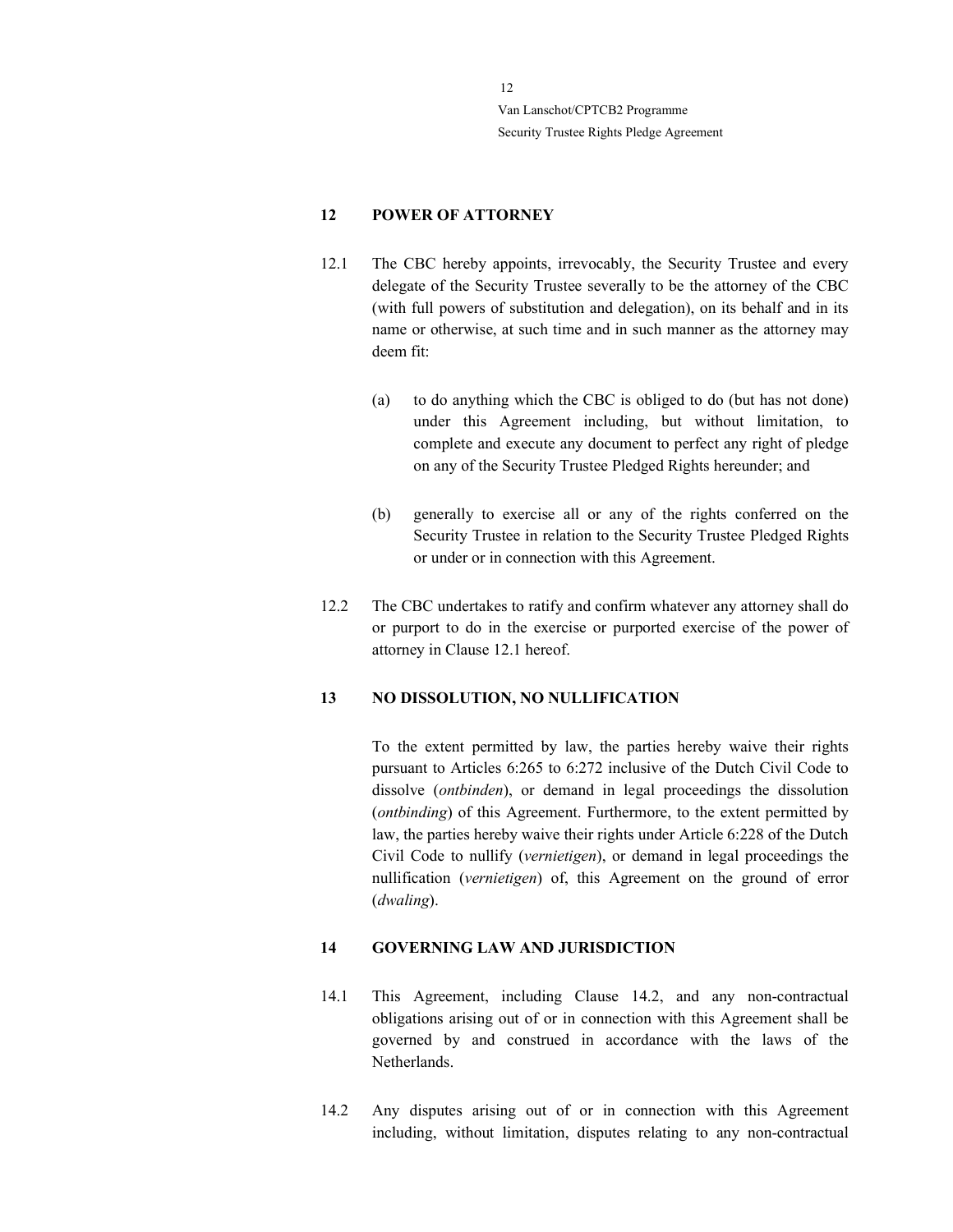> obligations arising out of or in connection with this Agreement shall be submitted to the exclusive jurisdiction of the competent court in Amsterdam, the Netherlands.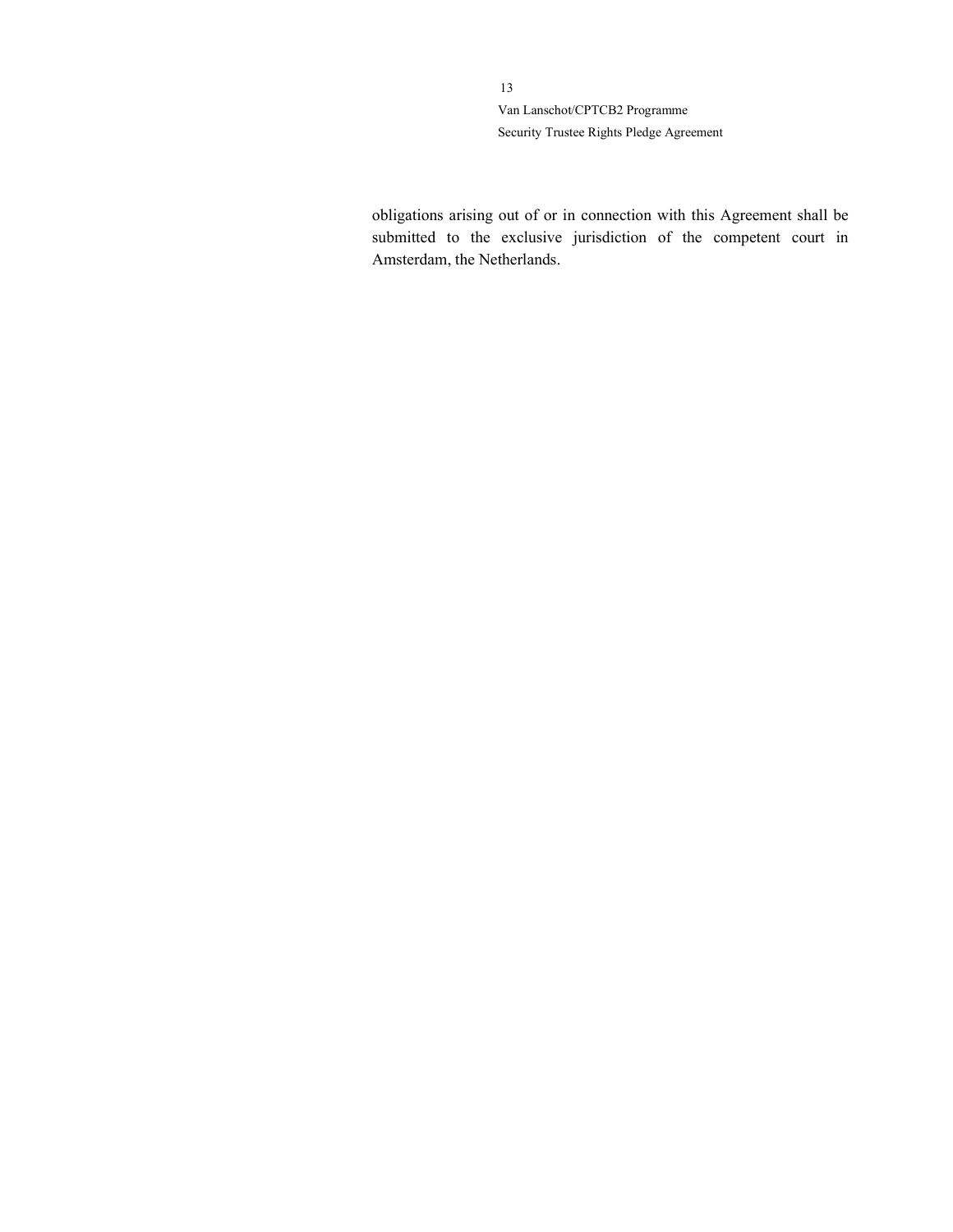# **SIGNATURES**

## VAN LANSCHOT N.V.

| by    |  |
|-------|--|
| title |  |

 $\overline{a}$ 

 $by :$ title :

# VAN LANSCHOT CONDITIONAL PASS-THROUGH COVERED BOND COMPANY 2 B.V.

 $by:$ 

 $\overline{a}$ 

title :

# STICHTING SECURITY TRUSTEE VAN LANSCHOT CONDITIONAL PASS-THROUGH COVERED BOND COMPANY 2

by : title :

 $\overline{a}$ 

## INTERTRUST ADMINISTRATIVE SERVICES B.V.

by :

 $\overline{a}$ 

title :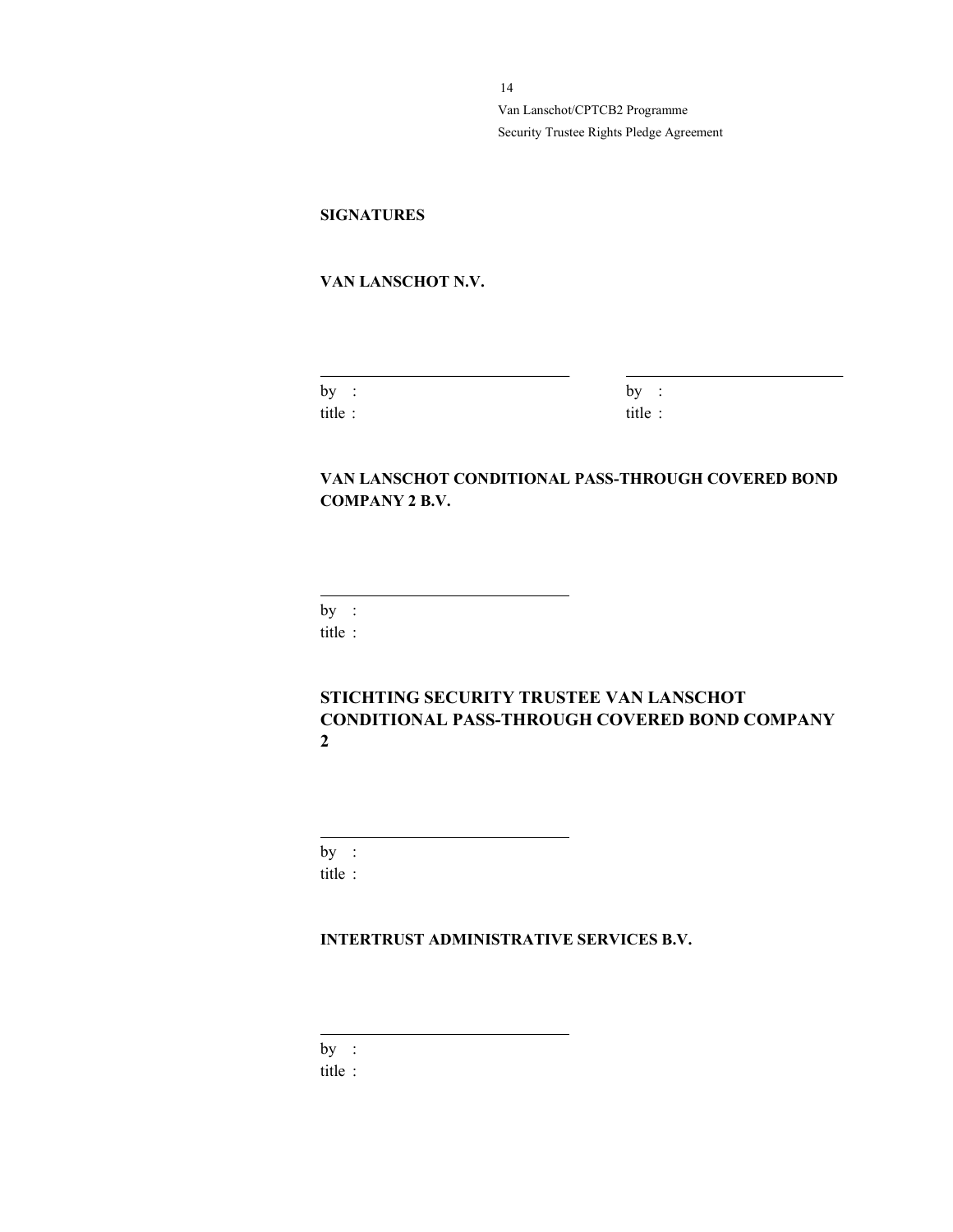# BNG BANK N.V.

by : title :

 $\overline{a}$ 

# PRICEWATERHOUSECOOPERS ACCOUNTANTS N.V.

\_\_\_\_\_\_\_\_\_\_\_\_\_\_\_\_\_\_\_\_\_\_\_\_

\_\_\_\_\_\_\_\_\_\_\_\_\_\_\_\_\_\_\_\_\_\_\_\_

by : by: title : title:

## CITIBANK N.A., LONDON BRANCH

by : by: title : title: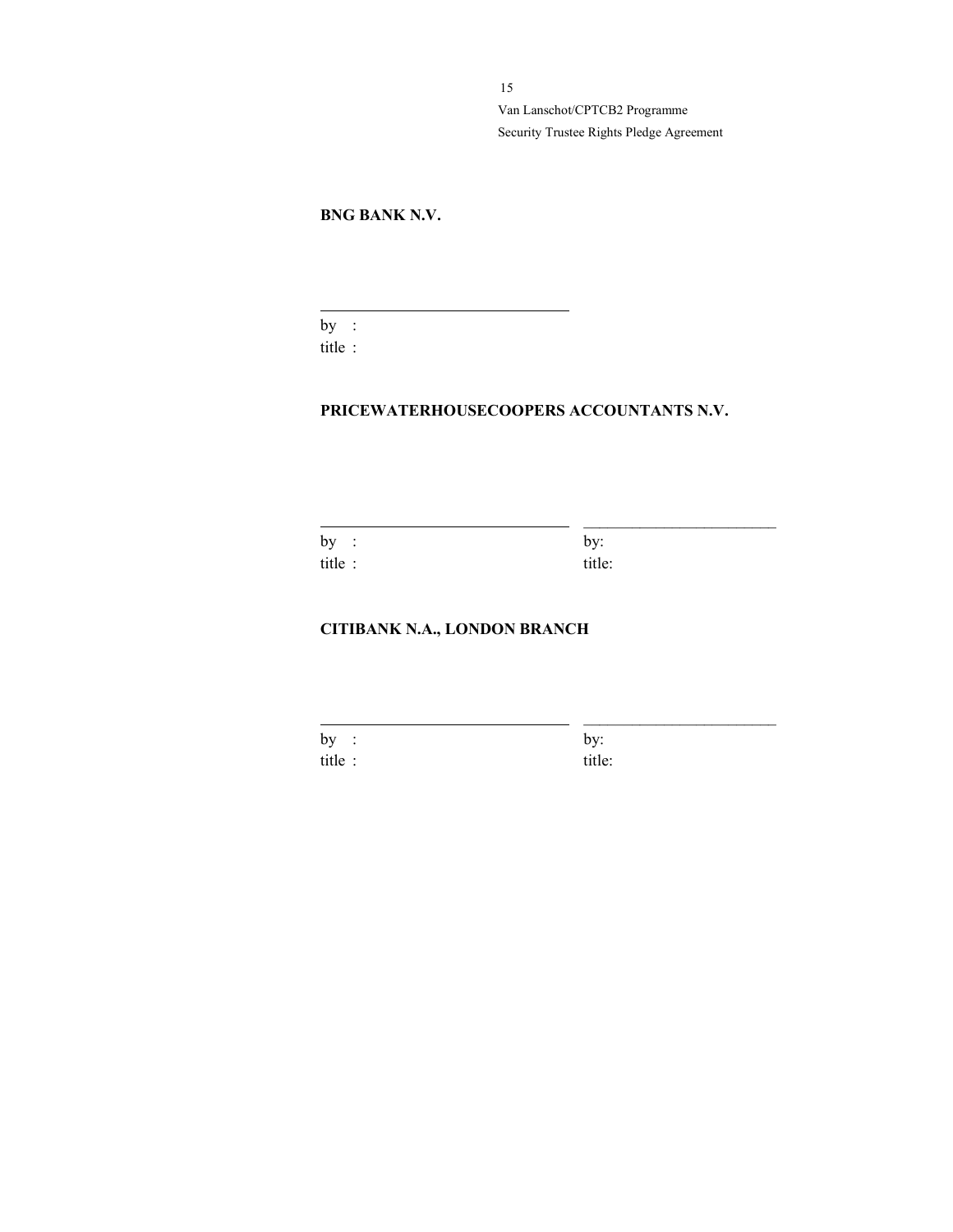**SCHEDULE** 

## FORM OF SUPPLEMENTAL DEED OF PLEDGE Dated [...]

between

# VAN LANSCHOT CONDITIONAL PASS-THROUGH COVERED BOND COMPANY 2 B.V.

as CBC

and

# STICHTING SECURITY TRUSTEE VAN LANSCHOT CONDITIONAL PASS-THROUGH COVERED BOND COMPANY 2

as Security Trustee

and

[[New Transferor] as New Transferor]

and

[[Swap Counterparty] as Swap Counterparty]

and

[[CBC Account Bank]] as CBC Account Bank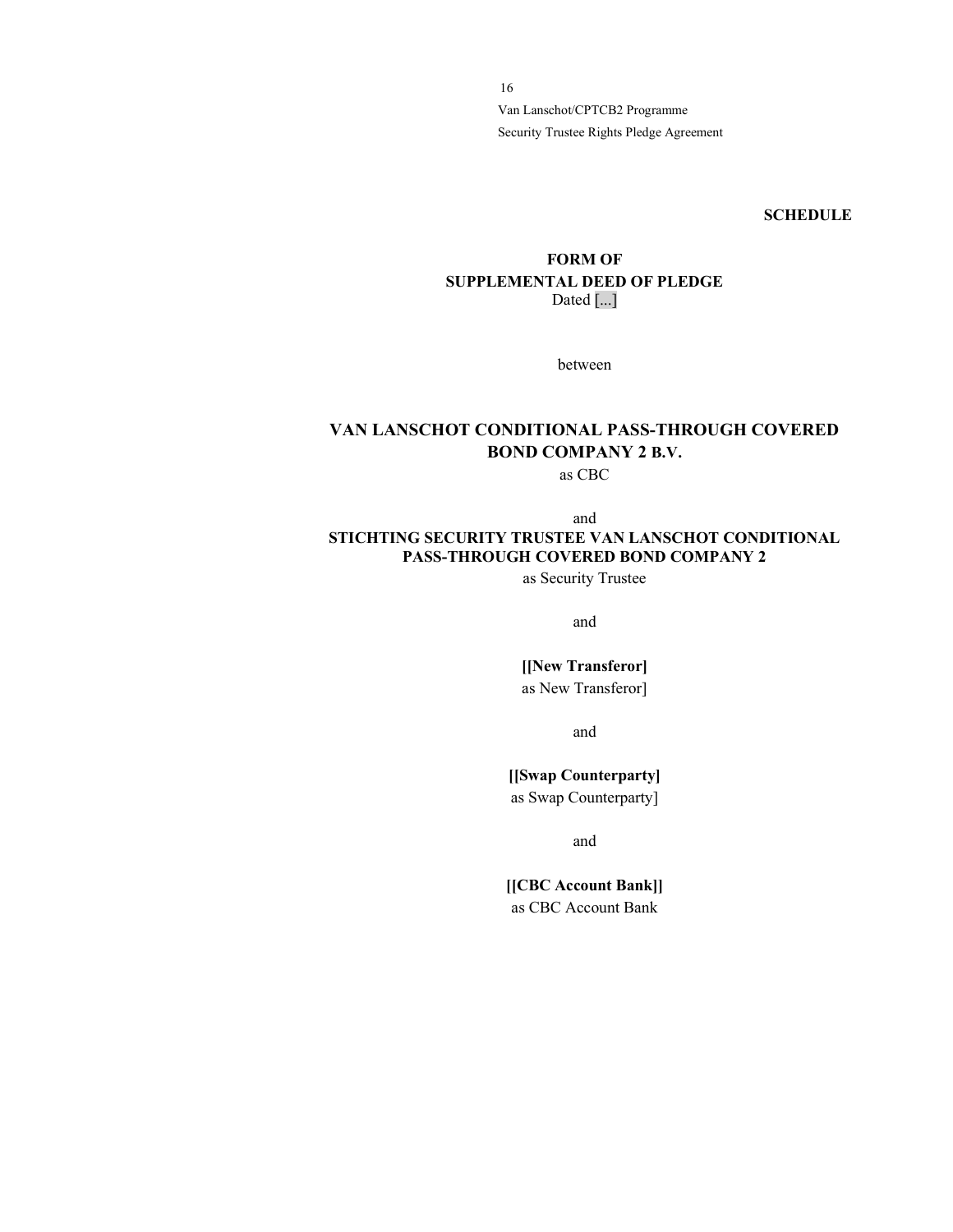THIS DEED is dated [...] and made between:

- 1. VAN LANSCHOT CONDITIONAL PASS-THROUGH COVERED BOND COMPANY 2 B.V., a private company with limited liability (besloten vennootschap met beperkte aansprakelijkheid) organised under the laws of the Netherlands, and established in Amsterdam, the Netherlands;
- 2. STICHTING SECURITY TRUSTEE VAN LANSCHOT CONDITIONAL PASS-THROUGH COVERED BOND COMPANY 2, a foundation (stichting) organised under the laws of the Netherlands, and established in Amsterdam, the Netherlands; and
- 3. [New Transferor]/[Swap Counterparty]/[CBC Account Bank].

## WHEREAS:

- (A) Pursuant to the Guarantee Support Agreement, the Transferor or Transferors will assign to the CBC the Relevant Mortgage Receivables and the Beneficiary Rights relating thereto.
- (B) In connection with the acceptance of the assignment of the Mortgage Receivables and the Beneficiary Rights relating thereto by the CBC, the CBC has issued the Guarantee and entered into agreements with the Secured Parties, other than the Covered Bondholders.
- (C) Pursuant to the Parallel Debt Agreement, the CBC has irrevocably and unconditionally undertaken to pay to the Security Trustee the Parallel Debt.
- (D) As security for the Security Trustee Secured Liabilities the CBC has pledged the Security Trustee Pledged Rights to the Security Trustee.
- (E) The CBC has undertaken to pledge the [GSA Rights / Swap Rights / CBC Account Rights] as security for the Security Trustee Secured Liabilities each time a [New Transferor has acceded to the Programme][Swap Agreement is entered into][new CBC Transaction Account is opened other than a swap collateral account].
- (F) The CBC has agreed to grant such security to the Security Trustee as set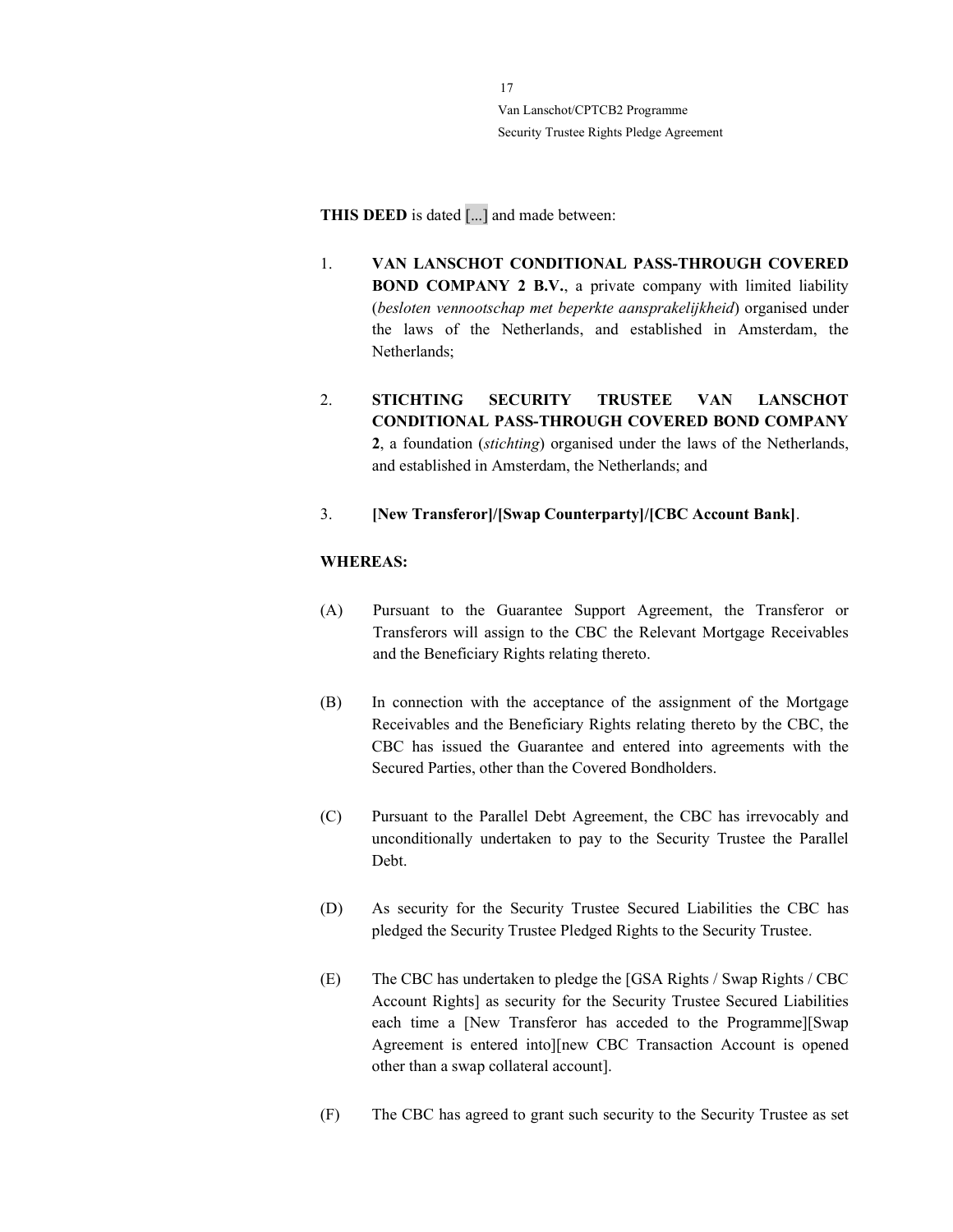forth herein, and the Security Trustee has agreed to accept such security.

#### IT IS AGREED as follows:

## 1. INTERPRETATION

- 1.1 In this Deed (including its recitals), except so far as the context otherwise requires, words, expressions and capitalised terms used herein and not otherwise defined or construed herein shall have the same meanings defined or construed in the master definitions agreement dated the date hereof and signed by, amongst others, the parties to this Deed, as the same may be amended, restated, supplemented or otherwise modified from time to time (the "Master Definitions Agreement"). The rules of usage and interpretation as set forth in the Master Definitions Agreement and all other agreements and understandings between the parties hereto contained therein shall apply to this Deed, unless otherwise provided herein.
- 1.2 The expression "Deed" shall herein mean this Supplemental Deed of Pledge.
- 1.3 This Deed expresses and describes Dutch legal concepts in English and not in their original Dutch terms. Consequently, this Deed is concluded on the express condition that all words, terms and expressions used herein shall be construed and interpreted in accordance with the laws of the Netherlands.

#### 2. PLEDGE

In accordance with and subject to the Security Trustee Rights Pledge Agreement, the CBC hereby, as security for the due and punctual payment of the Security Trustee Secured Liabilities, agrees to pledge and pledges or, as the case may be, pledges in advance (bij voorbaat) the [GSA Rights in respect of the New Transferor / Swap Rights in respect of the Swap Counterparty / CBC Account Rights in respect of the CBC Account Bank] to the Security Trustee, which right of pledge the Security Trustee hereby agrees to accept and hereby accepts. To the extent required to execute and deliver a valid right of pledge on the [GSA Rights / Swap Rights / CBC Account Rights], the right of pledge thereon will be established each time the [GSA Rights / Swap Rights / CBC Account Rights] come into existence.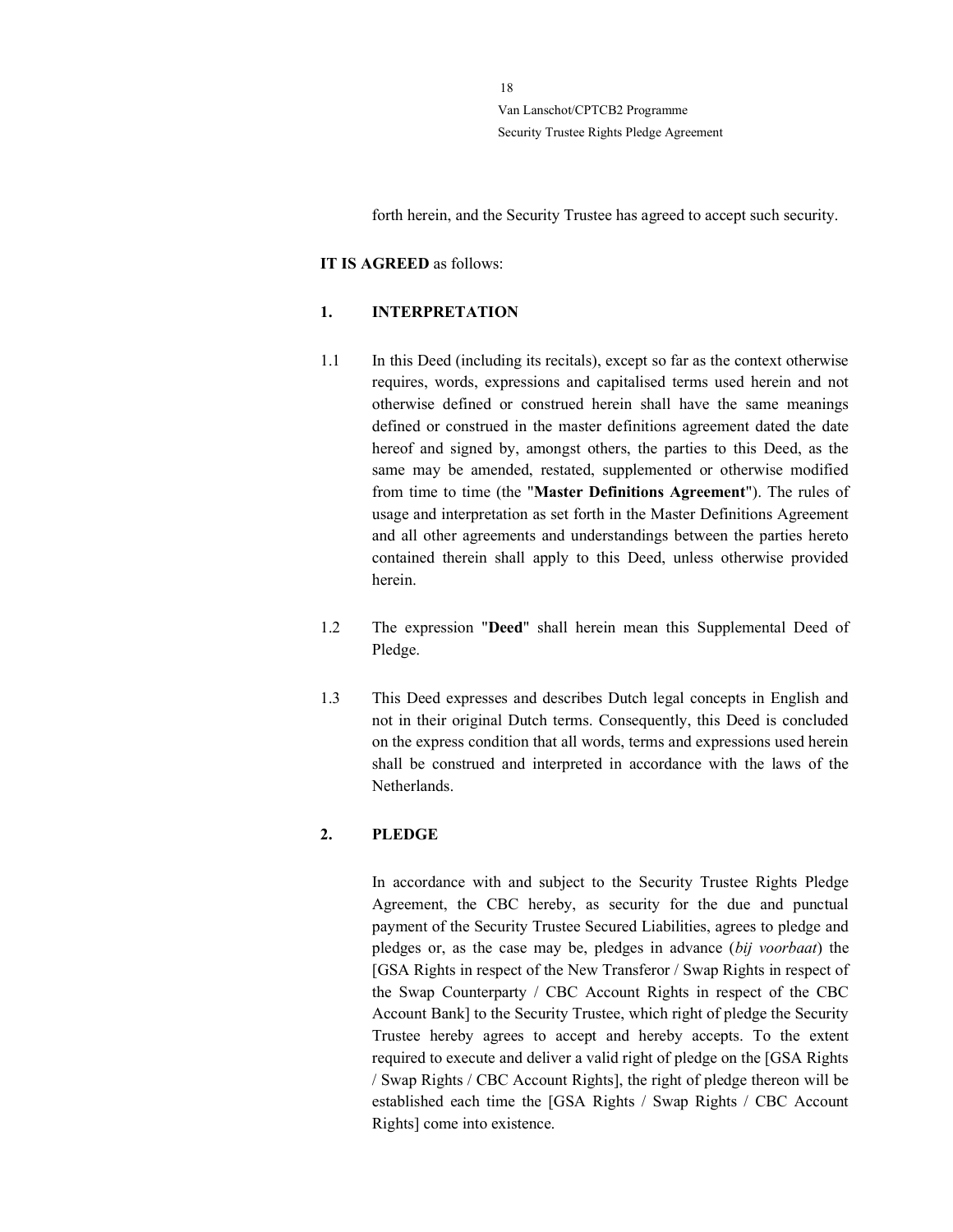## 3. NOTIFICATION

The creation of the right of pledge on the [GSA Rights / Swap Rights / CBC Account Rights] shall be effected by notification to the [New Transferor / Swap Counterparty / CBC Account Bank] and is hereby notified. By signing this Deed each of the CBC and the [New Transferor / Swap Counterparty / CBC Account Bank] confirms that notification of this Deed and the pledge of the [GSA Rights / Swap Rights / CBC Account Rights] has been made in accordance with Article 3:236 paragraph 2 of the Dutch Civil Code.

## 4. APPLICABILITY PROVISIONS OF SECURITY TRUSTEE RIGHTS PLEDGE AGREEMENT

The provisions of the Security Trustee Rights Pledge Agreement entered into by, inter alia, the CBC and the Security Trustee are incorporated by reference into this Deed and to the pledge set out herein and the parties to this Deed are bound to the terms and conditions of the Security Trustee Rights Pledge Agreement as if they were a party to it including, but not limited to, (i) that the CBC on the date of this Deed represents and warrants to the Security Trustee the matters as set out in Clause 4 of the Security Trustee Rights Pledge Agreement in respect of the rights pledged herein and Clause 5 of the Security Trustee Rights Pledge Agreement, and (ii) that the non-exercise set out in Clause 6.2 of the Security Trustee Rights Pledge Agreement shall be applicable to the rights pledged herein.